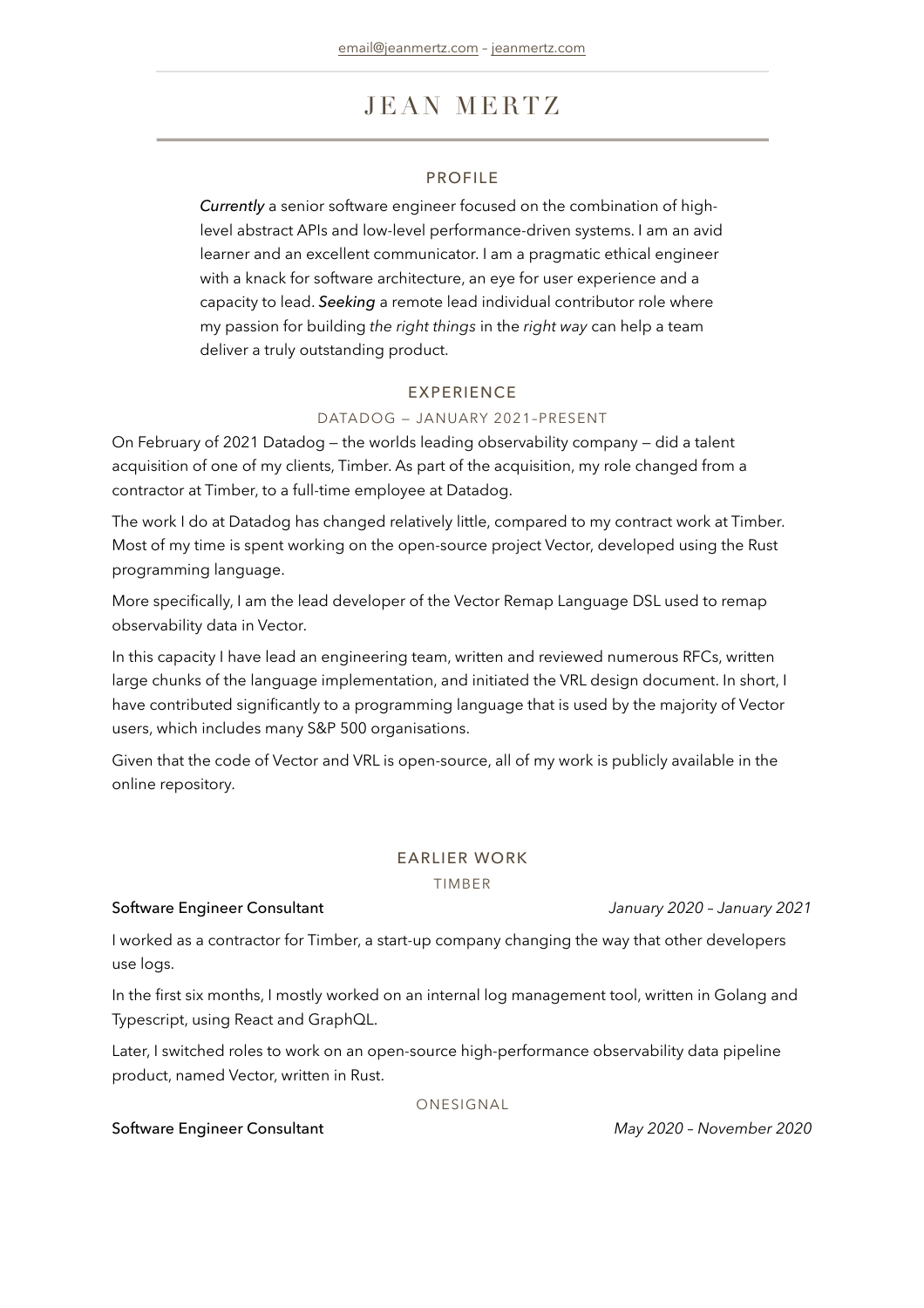I worked as a contractor for OneSignal, the market leading self-serve customer engagement solution for Push Notifications, Email, SMS & In-App.

At OneSignal, I worked as a senior Site Reliability Engineer working in both Golang and Rust.

BLENDLE

*From individual contributor to CTO and back to a more engineering focused role.*

### Lead Software Engineer *January 2019 – present*

- conducted numerous in-depth multi-hour interviews with candidates to find the right person to replace me as the CTO of Blendle,
- re-found my passion and refocussed my efforts on being actively involved in software engineering and architecture,
- stayed involved in non-technical duties such as the hiring process,
- collaborated with the product teams on software architecture decisions,
- built an automation system in Rust and WebAssembly for non-engineers.

### Chief Technology Officer *February 2016 – January 2019*

- was responsible for the engineering team and the software stack,
- collaborated in our hiring efforts,
- helped our engineers grow by coaching them and helping them in their personal development plans,
- helped foster a culture of software engineering and architecture,
- set out the technology roadmap in collaboration with the product roadmap,
- kept in close contact with our partners,
- worked closely with our product, marketing and operations divisions,
- introduced the Spotify model of "guilds" and led weekly check-in meetings,
- collaborated with Blendle's privacy & security officer on relevant topics.

- helped the adoption of software methodologies such as agile software development, test-driven development and pair programming,
- led a greenfield "Blendle Button" project written in Ruby and React,
- led the transition to a cloud-native Kubernetes-based infrastructure stack,
- focussed on optimising our communication and automating that which could,
- took on the role of scrum lead in several projects,
- built an in-house CI/CD pipeline on top of Jenkins and Kubernetes,
- collaborated on a high-performance Go-based even-driven email delivery system,
- built and integrated the "Blendle Premium" subscription service with payment service providers,
- built a high-performance Go-based analytics pipeline on top of Kafka.

### ASM LITHOGRAPHY (ASML)

### Software Engineer Consultant *April 2014 – October 2014*

I worked as a consultant from Kabisa ICT for the Dutch lithography company ASML. During my stint at ASML I worked with Ruby, Perl and Windows Batch scripts. I also worked on an enterprise scale Jenkins CI/CD setup and took on the role as a scrum master within our division.

### KABISA ICT

Software Engineer *September 2012 – January 2015*

### Software Engineer *January 2015 – February 2016*